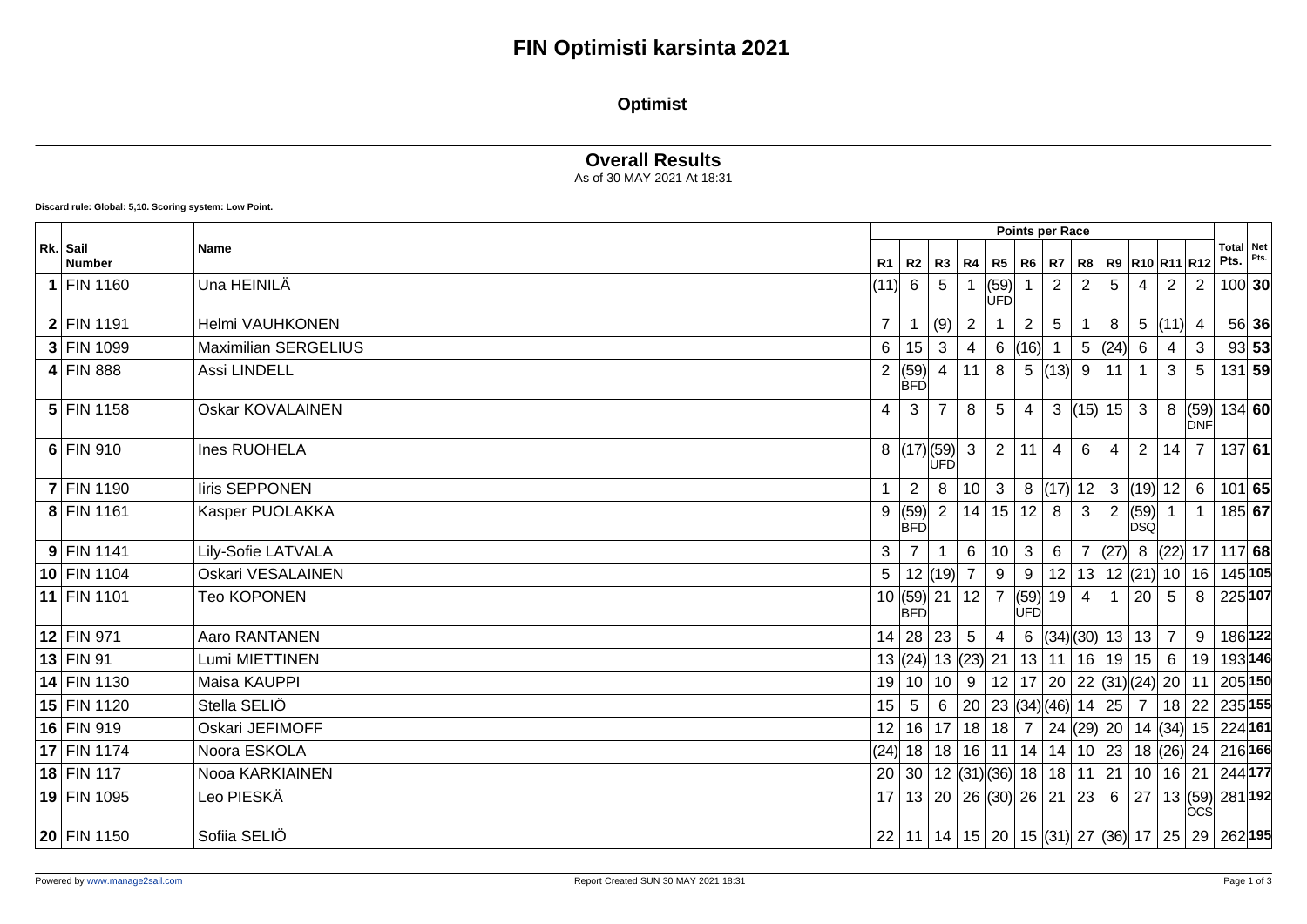# **FIN Optimisti karsinta 2021**

### **Optimist**

|                           |                         | <b>Overall Results</b><br>As of 30 MAY 2021 At 18:31 |                 |                                              |     |  |                     |                                   |                  |            |            |                                                                                          |                                                                      |                          |      |
|---------------------------|-------------------------|------------------------------------------------------|-----------------|----------------------------------------------|-----|--|---------------------|-----------------------------------|------------------|------------|------------|------------------------------------------------------------------------------------------|----------------------------------------------------------------------|--------------------------|------|
|                           |                         |                                                      | Points per Race |                                              |     |  |                     |                                   |                  |            |            |                                                                                          |                                                                      |                          |      |
| Rk. Sail<br><b>Number</b> | <b>Name</b>             |                                                      | $R1$ R2         |                                              |     |  |                     |                                   |                  |            |            |                                                                                          | R3   R4   R5   R6   R7   R8   R9   R10   R11   R12                   | <b>Total Net</b><br>Pts. | Pts. |
| 21 FIN 1166               | William GROOP           | (30)                                                 | $\overline{4}$  |                                              |     |  | $16$   27   24   30 |                                   | 26 (42)          | 18         | 9          |                                                                                          | 29   13   268 196                                                    |                          |      |
| 22 FIN 112                | Lauri SEPPONEN          | 23                                                   | 9               | 22 21                                        |     |  |                     | 16 19 30 (34)                     |                  |            |            |                                                                                          | 7 (31) 23 30 265 200                                                 |                          |      |
| 23 FIN 10                 | <b>Oliver HAAG</b>      |                                                      |                 | 18 23 25 $(36)(29)$ 20                       |     |  |                     |                                   | 7 28             | 17         | 16 21      |                                                                                          | 27                                                                   | 267 202                  |      |
| 24 FIN 1163               | Kalle PIRILÄ            | 36 27                                                |                 | <b>UFD</b>                                   |     |  |                     |                                   |                  |            |            | $ (59) $ 24   13   10 $ (38) $ 17   22   23   17                                         |                                                                      | 14   300 <b>203</b>      |      |
| $25$ FIN 1162             | Vivi VAINIO-MATTILA     |                                                      | <b>BFDUFD</b>   | 21 (59)(59) 17   17   28   32   21           |     |  |                     |                                   |                  | 9          |            |                                                                                          | 36   15   18   332  <b>214</b>                                       |                          |      |
| 26 FIN 1078               | Sisu LEPPÄNEN           | 25                                                   |                 | $ 41 $ (42) 13 22 22                         |     |  |                     |                                   |                  |            |            |                                                                                          | $9 \mid 24 \mid 28 \mid (45) \mid 32 \mid 28 \mid 331 \mid 244$      |                          |      |
| 27 FIN 1097               | Alisa KYLÄVAINIO        | 27                                                   |                 | $22   28   32   (43)   (37)   25   19  $     |     |  |                     |                                   |                  |            |            |                                                                                          | 30 25 19 20 327 247                                                  |                          |      |
| 28 FIN 1088               | <b>Nathaniel SHAHAR</b> |                                                      | 39 32           |                                              |     |  |                     | 11 $ (48)$ 34 36 33 18 (59) 26 31 |                  | <b>ÚFD</b> |            |                                                                                          |                                                                      | 12 379 272               |      |
| $29$ FIN 686              | Eemeli LIENTOLA         |                                                      |                 |                                              |     |  |                     |                                   |                  |            |            | (54)  21   40   34   39  (41)  27   25   35   12   30                                    |                                                                      | 23 381 286               |      |
| 30 FIN 1091               | Emil AMINOFF            | 29                                                   |                 | 40 (48) 33 32                                |     |  | 42                  |                                   | 15 35 (46) 11 28 |            |            |                                                                                          |                                                                      | 26 385 291               |      |
| 31 FIN 1108               | Vilho MYKKÄNEN          |                                                      | 16 37           | 27 22 27                                     |     |  |                     | 23   41  (44)  26  (43)  37       |                  |            |            |                                                                                          | 36                                                                   | 379292                   |      |
| 32 FIN 448                | Niko NOPONEN            | 32                                                   |                 | 25 34 (59) (41) 35                           | DNF |  |                     |                                   | 22 38            |            | $16$ 32 33 |                                                                                          | 32                                                                   | 399299                   |      |
| 33 FIN 994                | Samu LAIHO              |                                                      |                 |                                              |     |  |                     |                                   |                  |            |            |                                                                                          | 42   29   30   29   19   25   36  (47)  32   39  (44)  31   403  312 |                          |      |
| 34 FIN 954                | Jaakko NURMINEN         |                                                      | 28 48           | 26 28 44 33                                  |     |  |                     |                                   |                  | <b>DNC</b> |            | DNS                                                                                      | 10   26  (59)  28  (59)  43   432  314                               |                          |      |
| 35 FIN 1080               | Siiri RANTANEN          |                                                      |                 | 31   19   33   19   14   59   49   20        |     |  | <b>DNE</b>          |                                   |                  |            |            |                                                                                          | 14 (59)(59) 59 435 317<br><b>DSQDNCDNC</b>                           |                          |      |
| 36 FIN 935                | Luka NOPONEN            |                                                      |                 | 35   20 $ (46)$ 35   33   29 $ (40)$ 39   40 |     |  |                     |                                   |                  |            |            | $22$ 24                                                                                  |                                                                      | 40   403 317             |      |
| 37 FIN 1136               | <b>Fabian REINCKE</b>   | 26                                                   | 14              | 36 41                                        |     |  |                     |                                   |                  |            |            | $\vert$ 31 $\vert$ 27 $\vert$ (45) $\vert$ (45) $\vert$ 37 $\vert$ 38 $\vert$ 35 $\vert$ | 41                                                                   | 416326                   |      |
| 38 FIN 634                | Sabina KURONEN          |                                                      |                 |                                              |     |  |                     |                                   |                  |            |            |                                                                                          | 38 26 24 39 (48) 40 39 (41) 33 30 40 35 433 344                      |                          |      |
| 39 FIN 469                | Sami HIETALAHTI         | DNC DNC DNC DNC DNC DNC                              |                 | (59) (59) 59   59   59   59                  |     |  |                     |                                   | 28 31            |            | 10 29      | -9                                                                                       |                                                                      | 10 471 353               |      |
| 40 FIN 1125               | <b>Teemu RELLMAN</b>    |                                                      |                 |                                              |     |  |                     |                                   |                  |            |            |                                                                                          | 40 35 29 30 28 39 43 34 43 44 38 42 444 357                          |                          |      |
| 41 FIN 1131               | Emil HARJULAHTI         |                                                      | <b>BFD</b>      | 46 (59) 32 25 25 24                          |     |  |                     |                                   | 44 36            |            |            | 49 (51) 50                                                                               | 47                                                                   | 488378                   |      |